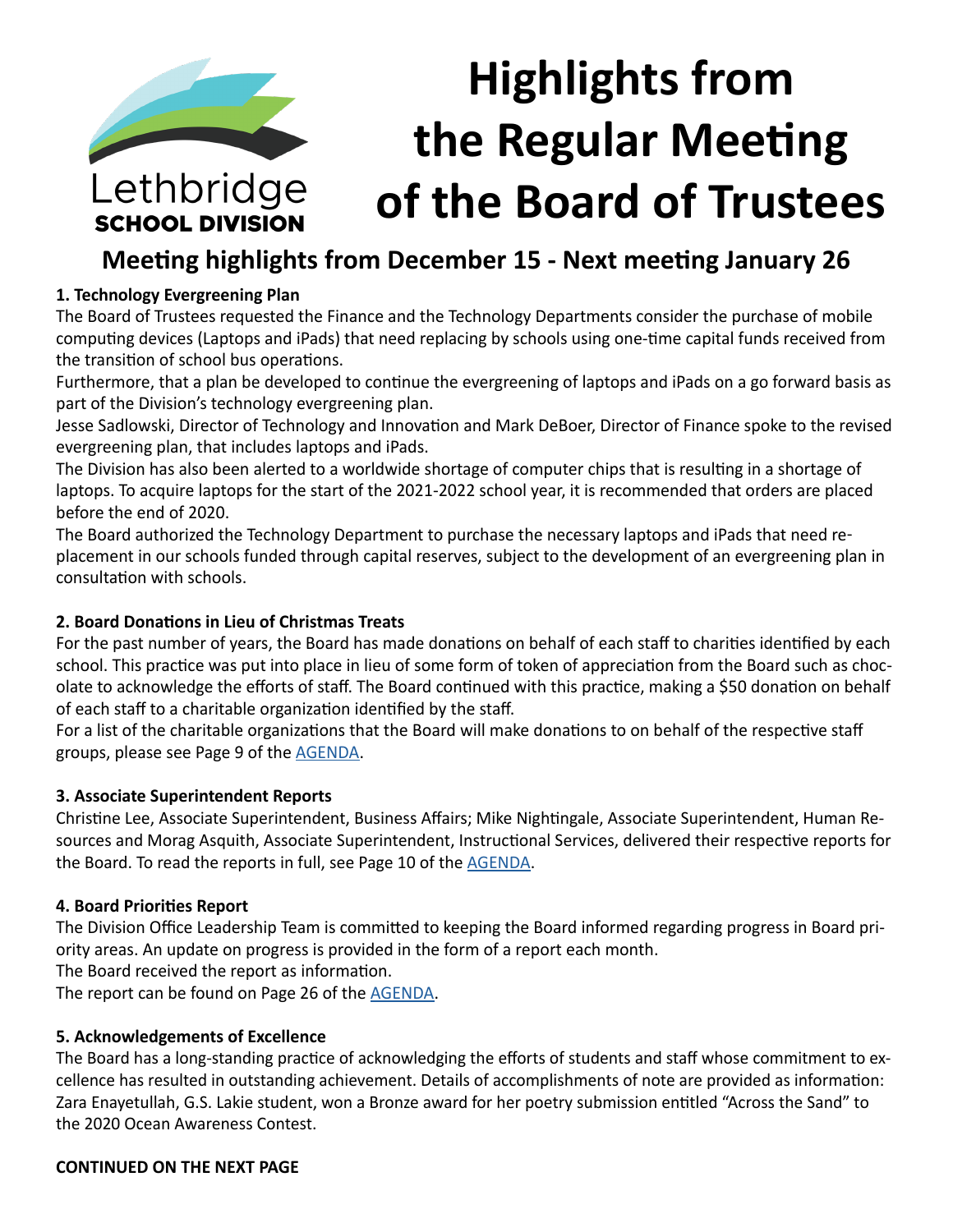#### **CONTINUED FROM THE PREVIOUS PAGE**

#### **5. Acknowledgements of Excellence**

#### **Showcasing Dr. Probe:**

Dr. Probe Elementary has enjoyed a successful and rewarding start to the school year. We have capitalized on a nutrition grant to support students through a safe and healthy snack-bin program as well as bagged lunches to ensure all students have access to food while at the school. Additionally, Dr. Probe staff members secured a wellness grant from the school division that funded the purchase of 10 stationary bikes and an elliptical trainer. These pieces of exercise equipment have made their way into our hallways and have offered students opportunities for additional intensive movement breaks to help with focus and regulation. Our focus on health and wellbeing during COVID has also seen the planning and implementation of wellness curriculum in grades 1-5 that support students with strategies and awareness surrounding their own mental and physical health and wellbeing.

In collaboration with our school council, we have launched and successfully raised over \$20,000 to secure appropriate funds in replacing our outdated laptops. A true community initiative, funds have been contributed by local businesses, parents and families of the school, staff members, our University of Lethbridge practicum students and even Probe students. Our grade 5 students were able to collaborate within their cohorts (both in-school and at-home) to develop and film a Remembrance Day presentation that was shared with our parent community. The success of this format has been the inspiration for our upcoming Christmas celebration that will be shared with out entire community and be representative of all of our students and their many talents.

Grade 5 teacher, Mrs. Jennifer LeGrandeur, was recently contracted to do the art for Jody Carrington's upcoming work. Our grade 2/3 teacher, Bobbie Mackinnon, was recently recognized for her work piloting "Number Talks" in her classroom and for her presentation to the numeracy committee. One of our grade 3 students, Roshelle Daniels, is the recipient of the 2020 Honouring Spirit: Indigenous Student Awards - Honourable Mention Certificate.

#### **Showcasing École Nicholas Sheran:**

Teacher Stephen Woodcock completed his Master's in Education.

École Nicholas Sheran School created a new Vision, Mission and Values that encompass all that we do. The 4 Values are now the basis for our Character Education program and guide our monthly learning and recognition. Within each of our Values the staff committed to all use the following Universal Strategies to support students. Vision Statement

We are respectful, lifelong learners that are ready for the challenges of the future. Nous sommes de perpétuels étudiants, respectueux et prêts pour les défis du futur.

Mission Statement

École Nicholas Sheran School is an inclusive and collaborative community, where students build resiliency by embracing challenges with innovative and critical thinking.

L'école Nicholas Sheran School est une communauté inclusive et collaborative, où les élèves développent la résilience en acceptant les défis avec une réflexion critique et innovatrice. Values

COLLABORATION - We work together toward a shared goal. Nous travaillons ensemble pour un but commun. Universal Strategy commitments – Class meetings, Parent phone calls, Staggered entry

RESPONSIBILITY / RESPONSABILITÉ - We do things we are expected to do and accept the consequences of our actions. Nous faisons ce qui est demandé et nous acceptons la conséquence de nos actions. Universal Strategy commitments – Breaks, Visual schedule

COMPASSION We show kindness, caring, and willingness to help others. Nous montrons de l'amitié, de la tendresse et la volonté d'aider les autres. Universal Strategy commitments – Peace corner, relationship building, Sept time RESILIENCE / RÉSILIENCE We bounce back or recover from challenges. Nous rebondissons dans la vie après les défis. Universal Strategy commitments – Emotional regulation, mindfulnesss.